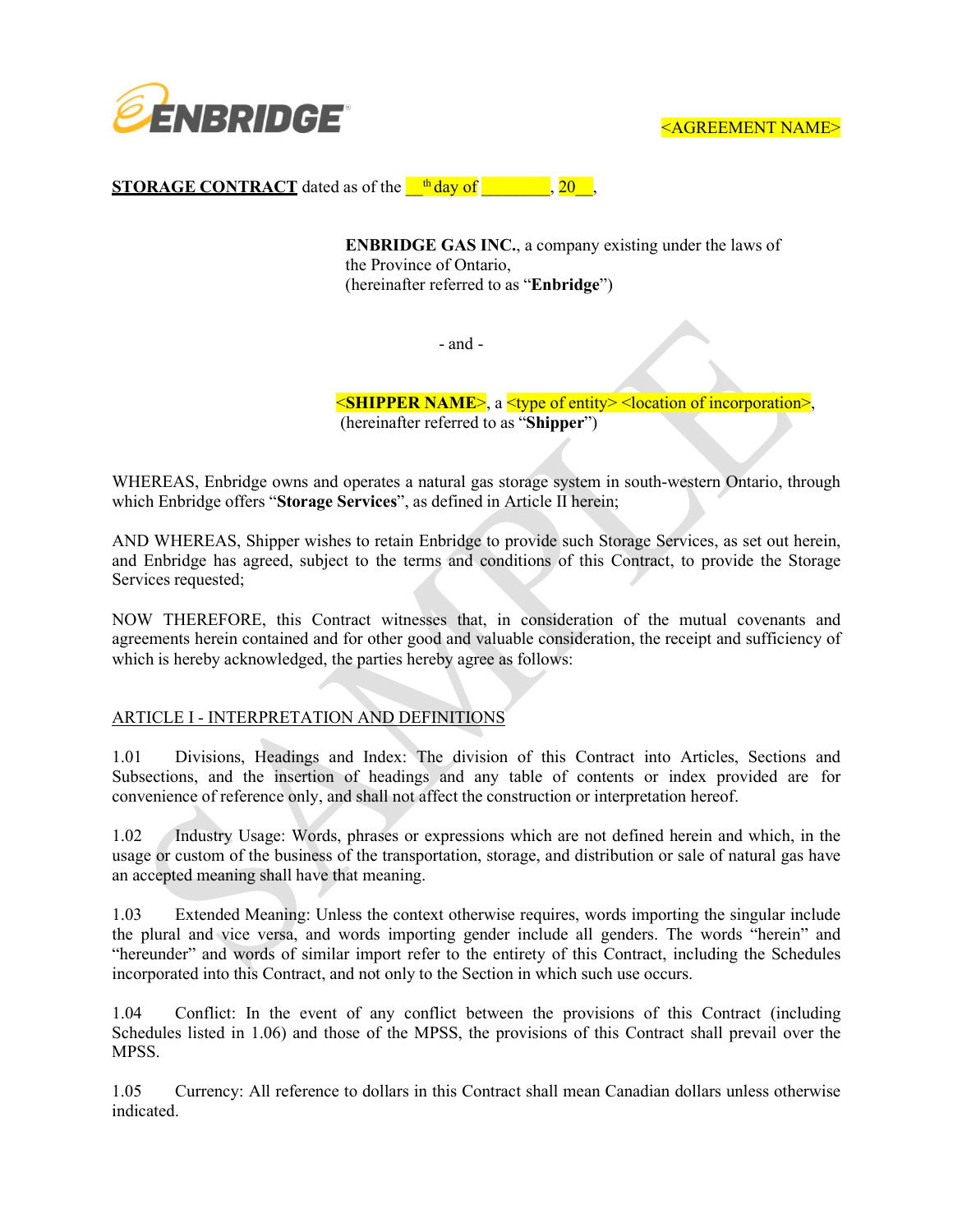

1.06 Schedules: Refers to the schedules attached hereto which are specifically included as part of this Contract, and include:

Schedule 1 - Contract Parameters Schedule 2 - Pricing Provisions

1.07 Price Schedules: "**Market Price Service Schedule**" or "**Enbridge's MPSS**" or "**MPSS**" shall mean Enbridge's Market Price Service Schedule, including the Market Price Service Schedule prices, Schedule "A" (General Terms and Conditions) and Schedule "B" (Nominations), or such other replacement schedule as last adopted by Enbridge and posted to Enbridge's website with at least 30 days prior notice, and shall apply hereto, as amended from time to time, as if incorporated into this Contract.

1.08 Measurements: Units set out in SI (metric) measurement are the governing units for the purpose of this Contract. Units set out in Imperial measurement in parentheses beside their SI (metric) equivalent are for reference only and in the event of a conflict between SI (metric) and Imperial measurement herein, SI (metric) shall prevail.

## ARTICLE II - STORAGE SERVICES

2.01 Storage Services: Shipper agrees to the terms and conditions set out herein upon nomination to Enbridge for the provision of the following services (collectively, the "**Storage Services**"):

(a) Maximum Storage Balance, Maximum Daily Injection Demand, Maximum Daily Withdrawal Demand, Receipt Points and Delivery Points, F24-S Service, and Fuel Requirements shall be as set out in Schedule 1.

(b) Gas Stored by Enbridge:

(i) Enbridge agrees, on any Day to either receive a quantity of gas from Shipper at the Receipt Point and credit the Storage Account, or to deliver a quantity of gas to Shipper at the Delivery Point and debit the Storage Account, such quantity of gas as Shipper may nominate and Enbridge has authorized for Storage Service;

(ii) Under no circumstances shall Enbridge be obligated to receive a quantity of gas in excess of the lesser of (1) the firm portion of the Maximum Daily Injection Demand; and (2) the firm portion of the Maximum Daily Injection Demand that would cause the Storage Account to exceed the Maximum Storage Balance. Enbridge agrees that it shall, upon the request of Shipper, use reasonable efforts to accept receipt of greater daily quantities, on an interruptible basis, if present or possible future operating conditions permit in Enbridge's sole discretion; and,

(iii) Enbridge shall under no circumstances be obligated to deliver a quantity of gas in excess of the lesser of (1) the firm portion of the Maximum Daily Withdrawal Demand; and (2) the firm portion of the Maximum Daily Withdrawal Demand that would cause the Storage Account to be reduced below zero (0). Enbridge agrees that it shall, upon the request of Shipper, use reasonable efforts to deliver greater daily quantities, on an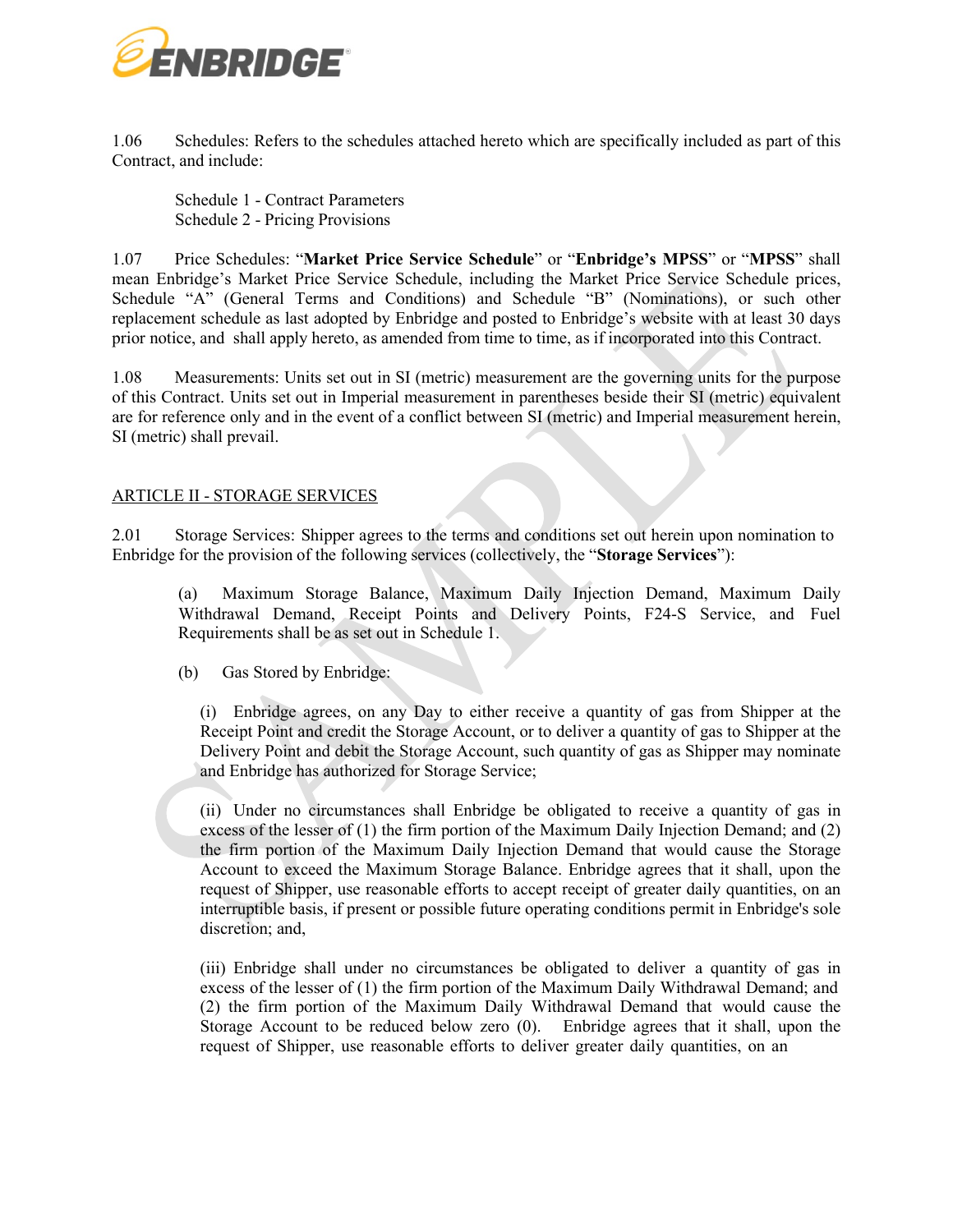

interruptible basis, if present or possible future operating conditions permit in Enbridge's sole discretion.

2.02 Accounting for Storage Services: All quantities of gas handled by Enbridge shall be accounted for on a daily basis.

2.03 Commingling: Enbridge shall have the right to commingle the quantity of gas referenced herein with gas owned by Enbridge or gas being stored and/or transported by Enbridge for third parties.

2.04 Termination: The Storage Account shall be zero as of the Termination Date. It is Shipper's responsibility to schedule its deliveries to ensure that the Storage Account is zero on the Termination Date. Any gas remaining in the Storage Account as of the Termination Date shall be immediately forfeited to Enbridge without further recourse, unless transferred to an additional service that Shipper has contracted for with Enbridge.

# ARTICLE III - CHARGES AND RATES

3.01 Except as otherwise stated herein, the charges to be billed by Enbridge and paid by Shipper for the Storage Services will be those specified in Schedule 2, plus applicable Taxes.

## ARTICLE IV - PRESSURES

4.01 All gas tendered by or on behalf of Shipper to Enbridge shall be tendered at the Receipt Point(s) at Enbridge's prevailing pressure at that Receipt Point, or at such pressure as per operating agreements between Enbridge and the applicable Interconnecting Pipeline as amended or restated from time to time.

4.02 All gas tendered by or on behalf of Enbridge to Shipper shall be tendered at the Delivery Point(s) at Enbridge's prevailing pressure at that Delivery Point or at such pressure as per agreements between Enbridge and the applicable Interconnecting Pipeline as amended or restated from time to time.

4.03 Under no circumstances shall Enbridge be obligated to receive or deliver gas hereunder at pressures exceeding the maximum allowable operating pressures prescribed under any applicable governmental regulations; nor shall Enbridge be required to make any physical deliveries or to accept any physical receipts which its existing facilities cannot accommodate.

## ARTICLE V - NOMINATIONS

5.01 Services provided hereunder shall be in accordance with the prescribed nominations procedure set out in Schedule "B" of Enbridge's MPSS.

## ARTICLE VI - CONDITIONS PRECEDENT

6.01 Conditions Benefiting Enbridge: The obligations of Enbridge to provide Storage Services hereunder are subject to the following conditions precedent, which are for the sole benefit of Enbridge and which may be waived or extended in whole or in part in the manner provided for in this Contract: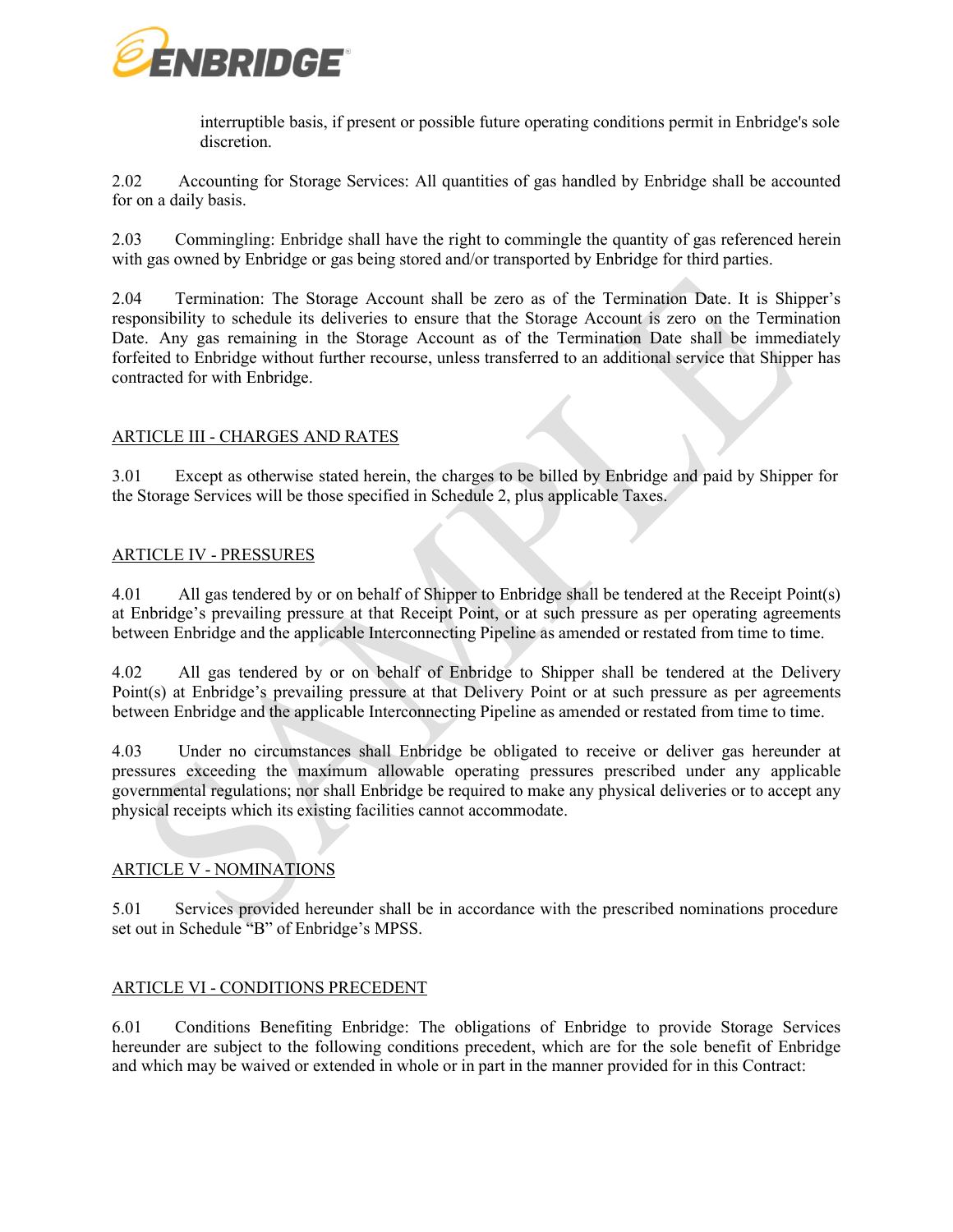

- (a) Enbridge shall have received from Shipper the requisite financial assurances reasonably necessary to ensure Shipper's ability to honour the provisions of this Contract (the "**Initial Financial Assurances**"). The Initial Financial Assurances, if required, will be as determined solely by Enbridge and will be up to a maximum of twelve (12) times the Monthly Demand Charge (as such term is defined in Schedule 2); and,
- (b) Shipper and Enbridge shall have entered into an Interruptible Service HUB Contract (the "**Facilitating Agreement**") with Enbridge.

6.02 Enbridge and Shipper shall each use due diligence and reasonable efforts to satisfy and fulfil the conditions precedent specified in Section 6.01. Enbridge shall notify Shipper forthwith in writing of the satisfaction or waiver of each condition precedent for Enbridge's benefit. If Enbridge concludes that it will not be able to satisfy a condition precedent that is for its benefit by the Conditions Date as specified in Schedule 1, Enbridge may, upon written notice to Shipper, terminate this Contract and upon the giving of such notice, this Contract shall be of no further force and effect and each of the parties shall be released from all further obligations hereunder; provided that any rights or remedies that a party may have for breaches of this Contract prior to such termination and any liability a party may have incurred before such termination shall not thereby be released.

## ARTICLE VII - MISCELLANEOUS PROVISIONS

- 7.01 Assignment: Shipper may not assign this Contract unless:
	- (a) the written consent of Enbridge is obtained, such consent not to be unreasonably delayed or withheld; and,
	- (b) any financial assurances as required by Enbridge are provided to Enbridge.

7.02 Notices: All communications provided for or permitted hereunder shall be in writing, personally delivered to an officer or other responsible employee of the addressee or sent by registered mail, charges prepaid, or by facsimile or other means of recorded electronic communication, charges prepaid, to the applicable address or to such other address as either party hereto may from time to time designate to the other in such manner, provided that no communication shall be sent by mail pending any threatened, or during any actual, postal strike or other disruption of the postal service. Shipper contact information, as provided to Enbridge, shall be found on the secured portion of Enbridge's website (the secured portion of Enbridge's website is known as "*Enerline*"). Enbridge's contact information shall be displayed on the unsecured portion of Enbridge's website. Any communication personally delivered shall be deemed to have been validly and effectively received on the date of such delivery. Any communication so sent by facsimile or other means of electronic communication shall be deemed to have been validly and effectively received on the Business Day following the day on which it is sent. Any communication so sent by mail shall be deemed to have been validly and effectively received on the seventh Business Day following the day on which it is postmarked.

Notwithstanding the above, nominations shall be made by facsimile or other recorded electronic means, subject to execution of an agreement for use of *Enerline,* or such other agreement, satisfactory to Enbridge, and will be deemed to be received on the same Day and same time as sent. Each party may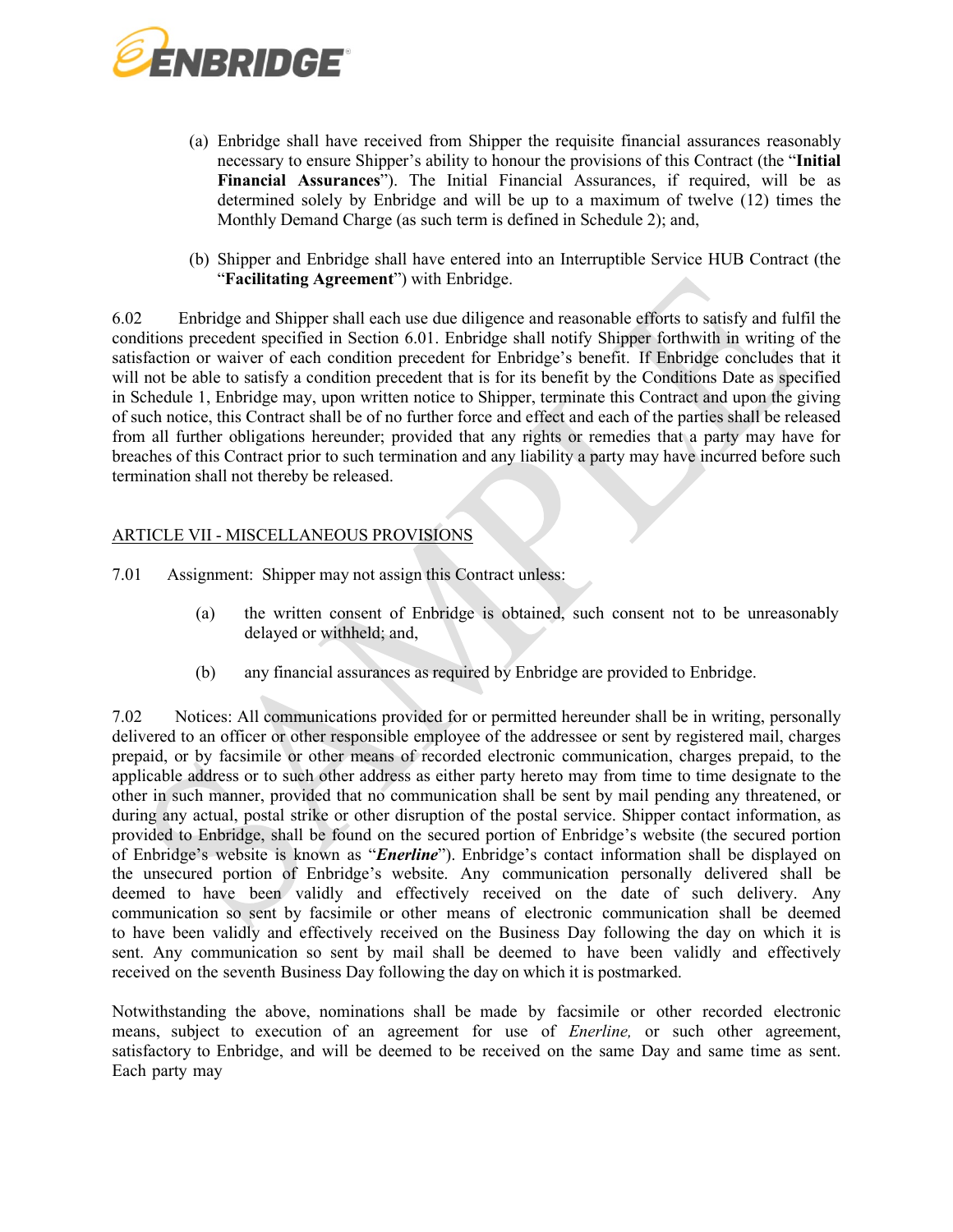

from time to time change its address for the purpose of this Section by giving notice of such change to the other party in accordance with this Section.

7.03 Law of Contract: Enbridge and Shipper agree that this Contract is made in the Province of Ontario and that, subject to Article X of Schedule "A" of the MPSS, the courts of the Province of Ontario shall have exclusive jurisdiction in all matters contained herein. The parties further agree this Contract shall be construed exclusively in accordance with the laws of the Province of Ontario.

7.04 Entire Contract: This Contract (including the Schedules listed in 1.06), all applicable rate schedules and price schedules constitutes the entire agreement between the parties hereto pertaining to the subject matter hereof. This Contract supersedes any prior or contemporaneous agreements, understandings, negotiations or discussions, whether oral or written, of the parties in respect of the subject matter hereof.

7.05 Time of Essence: Time shall be of the essence hereof.

7.06 Counterparts: This Contract may be executed in any number of counterparts, each of which when so executed shall be deemed to be an original but all of which together shall constitute one and the same agreement. This Contract may be executed by facsimile or other electronic communication and this procedure shall be as effective as signing and delivering an original copy.

7.07 Severability: If any provision hereof is invalid or unenforceable in any jurisdiction, to the fullest extent permitted by law: (a) the other provisions hereof shall remain in full force and effect in such jurisdiction and shall be construed in order to carry out the intention of the parties as nearly as possible and (b) the invalidity or unenforceability of any provision hereof in any jurisdiction shall not affect the validity or enforceability of any provision in any other jurisdiction.

7.08 General Liability: The liability of the parties hereunder is limited to direct damages only and all other remedies or damages are waived. In no event shall either party be liable for consequential, incidental, punitive, or indirect damages, in tort, contract or otherwise.

THIS CONTRACT SHALL BE BINDING UPON and shall enure to the benefit of the parties hereto and their respective successors and permitted and lawful assigns.

IN WITNESS WHEREOF this Contract has been properly executed by the parties hereto by their duly authorized officers as of the date first above written.

<**SHIPPER NAME**> **ENBRIDGE GAS INC.** *Authorized Signatory Authorized Signatory*

By: By:

Title: \_ Title: \_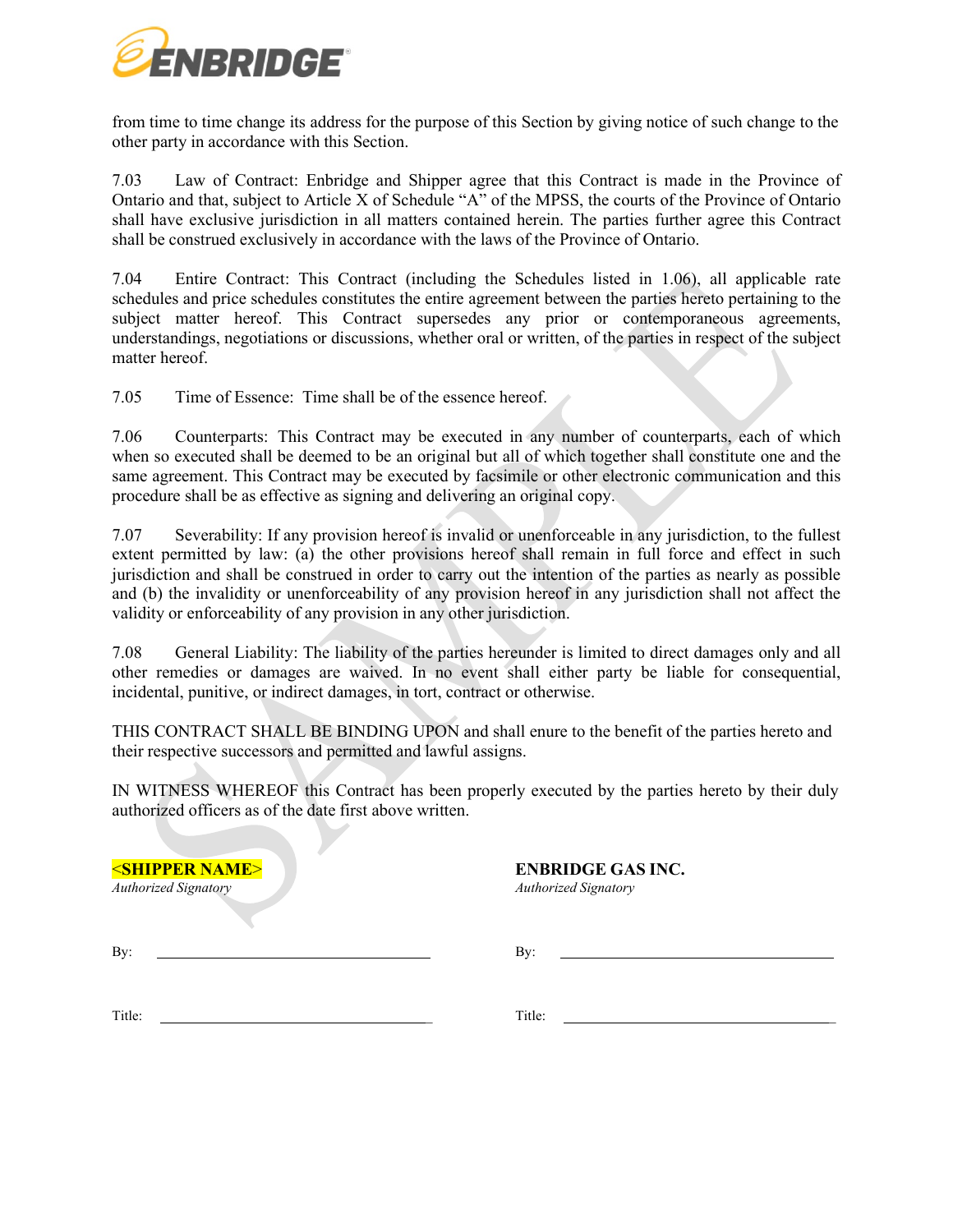

## **CONTRACT PARAMETERS**

### **Maximum Storage Balance**

The quantity of gas in the Storage Account shall not exceed  $\leq$ MAXIMUM STORAGE BALANCE> GJ (<converted MAXIMUM STORAGE BALANCE> MMBtu) (the "**Maximum Storage Balance**").

### **Maximum Daily Injection Demand**

<contract specific terms with regard to Maximum Daily Injection Demand>

### **Maximum Daily Withdrawal Demand**

<contract specific terms with regard to Maximum Daily Withdrawal Demand>

### **Receipt Points and Delivery Points**

- (a) A "**Receipt Point**" shall mean the point(s) where Enbridge shall receive gas from Shipper as follows:
	- Dawn (Facilities)
	- <additional points where applicable>

which points are more particularly described below.

- (b) A "**Delivery Point**" shall mean the point(s) where Enbridge shall deliver gas to Shipper as follows: Dawn (Facilities)
	- <additional points where applicable>

which points are more particularly described below.

DAWN (Facilities): Enbridge's Compressor Station site situated in the northwest corner of Lot Twenty-Five (25), Concession II, in the Township of Dawn-Euphemia, in the County of Lambton. This point is applicable for quantities of gas that have been previously transported or stored under other contracts that Shipper may have in place with Enbridge.

<descriptions of additional points where applicable>

## **F24-S Service**

<contract specific terms with regard to F24-S Service, if applicable or *Intentionally blank>*